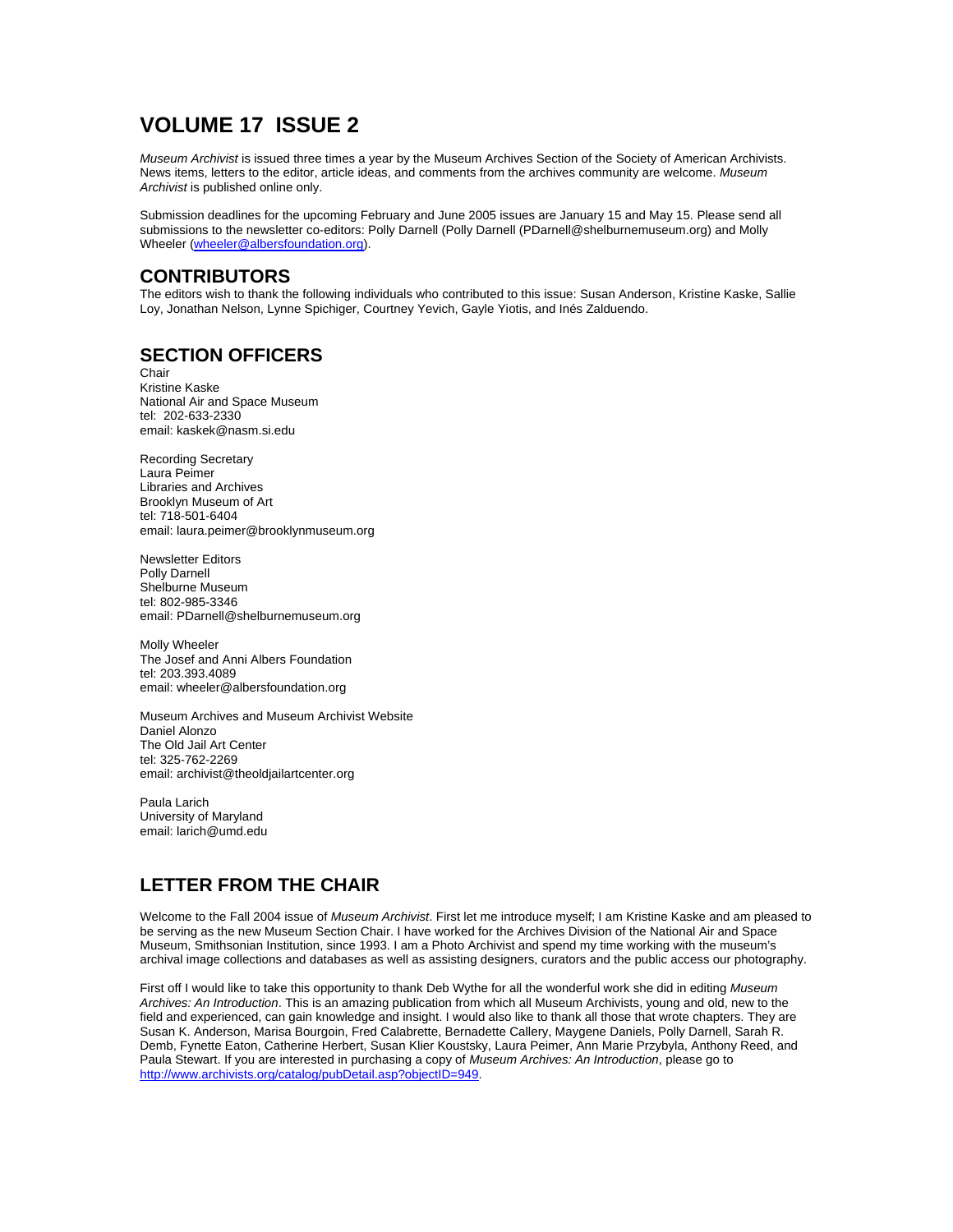Volume 17, Number 2 starts a new phase for the *Museum Archivist*. This issue is our first to be conceived for the Internet. The change from a print publication to electronic was mandated by SAA Council and provides a great opportunity for the Museum Section. We will now be able to reach more archivists, museum professional and anyone else interested in the field. The readership will not only be our members, as it was with the print issues, but anyone that looks for information about museum archives on the web. We will be able to have images and links in our articles that will make them more dynamic and interesting to the readers. Polly Darnell and Molly Wheeler as our new Newsletter Editors have taken on the challenge of putting together an electronic newsletter. Thanks for taking on this job.

Now that we have an electronic newsletter – where are we going to put it? On a website! Paula Larich and Daniel Alonzo have developed and will maintain a website for the Museum Section. Paula and Daniel, thanks so much for volunteering for the immense task. The URL is http://www.archivists.org/saagroups/museum.

It has not been almost 2 months since we gathered in Boston for the 2004 SAA Annual Meeting. It was great to see so many of you there. There were over 60 Museum Archivist in attendance at our meeting. The minutes for our meeting in this issue of the *Museum Archivist* at http://www.archivists.org/saagroups/museum/minutes172.htm

The 2004 Museum Section Working Group held at the Isabella Stewart Gardner Museum on Wednesday August 4 was attended by many of you. Working Group meetings are a good place to learn from either other. This year the Working Group discussed the computer software used by museum archives for description, access and control of your records and how they meet or did not meet our needs. Microsoft Access and File Maker Pro were two of the systems used by many in the group. The difficulties surrounding fund allocation was also discussed. If you only have so much money – do you hire staff to process, buy supplies or hire a consultant to design a database. All of our institutions are unique and no two are going to make the same choice for the same reason. The 2005 Working Group will be held on Wednesday August 17, 2004. The topic will be donor relations and accession policies in museums and museum archives. The exact time and location for the 2005 Working Group have yet to be determined. It will be held during the afternoon of the  $17<sup>th</sup>$  and hopefully it will be somewhere near the conference hotel, the Hilton New Orleans Riverside.

I hope that you enjoy the new electronic Museum Archivist and our website. Thanks again to Polly Darnell and Molly Wheeler for taking on the job as newsletter editors and Paula Larich and Daniel Alonzo for creating our website. This publication would not be possible without all your hard work.

### **ANNUAL MEETING MINUTES**

ANNUAL MEETING MINUTES MUSEUM ARCHIVES SECTION Society of American Archivists Annual Conference Thursday, August 5, 2004, 10:30am-12:00pm Park Plaza Hotel Boston, Massachusetts

Officers: Kristine Kaske, Chair; Laura Peimer, Recording Secretary

#### Introductions

Kristine Kaske brought the meeting to order. She thanked Anthony Reed, out-going chair, and Deborah Wythe for her work as editor on the Museum Archives Manual.

#### Museum Archives Manual

Deborah Wythe, editor of the Museum Archives Manual, 2nd ed., made a brief presentation, acknowledging the authors and contributors to the publication. She announced that she was going to be signing books on Friday at the SAA bookstore.

#### Museum Archives Directory

Kristine announced that she and a committee are working on the museum archives directory database, which will be available online. Kristine will be sending out a survey to institutions to obtain the following information for the online directory:

- --Museum name
- --Name of archives
- --Title (contact)
- --Location
- --Phone/e-mail/URL
- --Type of collections
- --Free text section

Volunteers will be needed for data entry once the information is collected. Announcements will be sent to regional archives groups.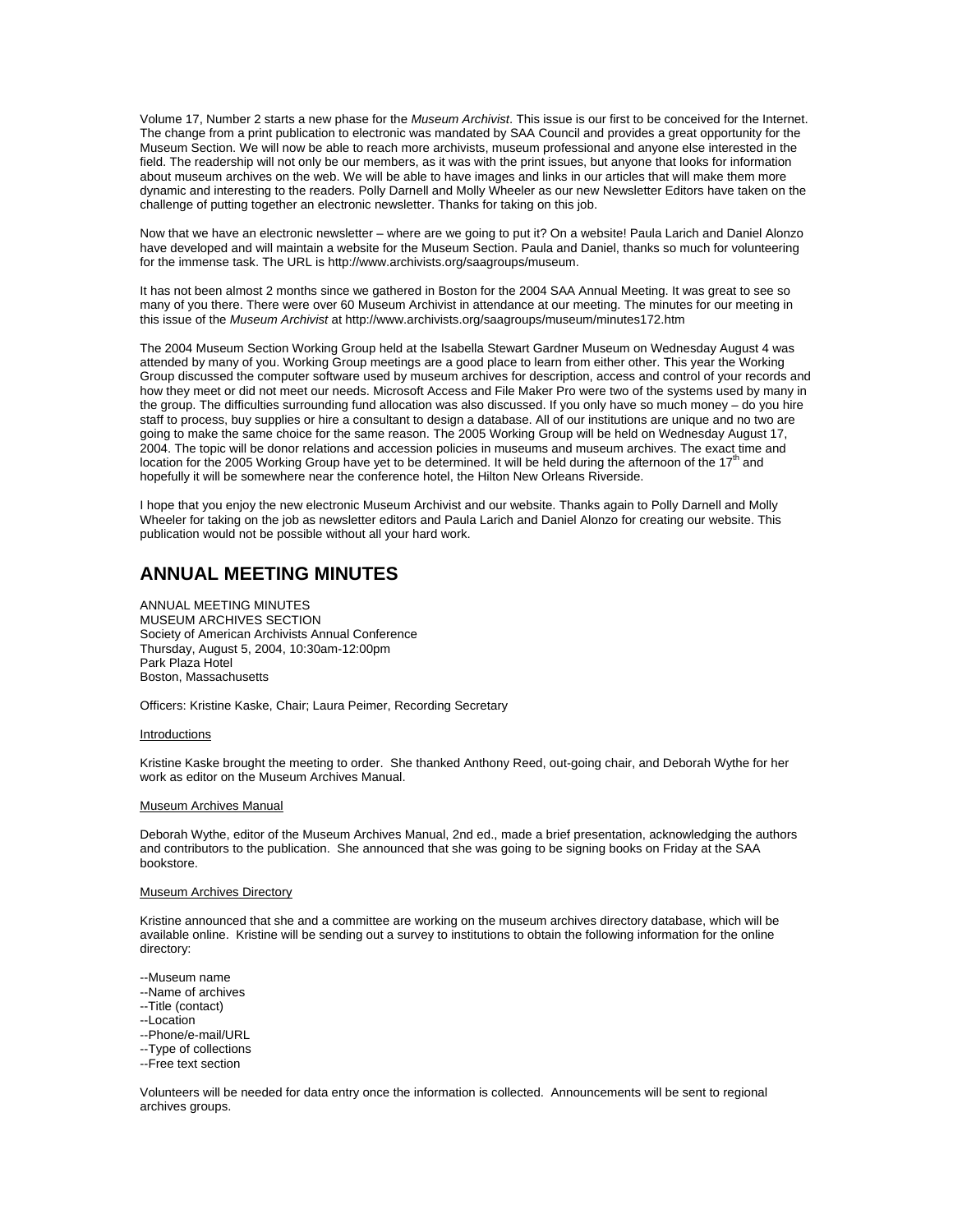#### General Announcements

Kathleen Williams reported on the NHPRC. She announced that the commission is celebrating its fortieth year and a new NHPRC website dedicated to publicizing grants will be launched (grants.gov). On the site, the grants will be searchable by subject and individuals will be able to apply online. Guidelines, which are now in the process of being revised, will also be online.

The NHPRC is starting an internship program in the areas of research, communications, and grants administration. This year, the government allocated full funding to the Commission (\$10 million); however, for 2005, the funding may be cut to \$3 million. Kathleen encouraged members to contact their senators to express their support for more funding.

The NHPRC also sends out applications to peer reviewers. She encouraged anyone who is interested in reviewing grants to talk with her.

As SAA representative for the ALA/SAA/AAM joint committee, Sue Koutsky reported on a meeting of the committee. She explained that the committee is devoted to increasing communication between these three professional organizations. The committee is organizing a session proposal about the Cataloging Cultural Objects guide, an initiative by Visual Resources Association to standardize cataloging data for visual objects. This standardization of description will promote better sharing of data.

Project details regarding the Cataloging of Cultural Objects standards manual is up online at vraweb.org/CCOweb/index.html. The Museum Archives Section members voted that they will help sponsor this session at ALA.

Anthony Reed announced that he is interested in organizing a National Park Service Roundtable at SAA. This Roundtable would include international, state, and government institutions, both civic and cultural. It would also be open to those interested in park service.

Susan Von Salis of the Museum Computer Network announced the fall meeting.

Maygene Daniels announced a new position at the National Gallery of Art.

#### **Session Proposals**

Out-going SAA Council representative Megan Sniffin-Marinoff reported that Peter Gottlieb will be the new council liaison. She stated that this past year there were 127 proposals for 54 slots and many people were disappointed that their proposals were rejected. In order to increase the chance for a proposal to be accepted, she encouraged applicants to get endorsements from more than one section.

Kristine than asked for an initial offering of session ideas, which will be sent out on the listserve for more review:

Deborah Wythe and Bernadette Callery suggested a session regarding the many research uses of travel documents of museum curators, collectors, and donors. Travel diaries, notes, etc. are resources that document how individuals travel, what they collect and how this reflects upon how museums function. This session could get another endorsement from the manuscript repositories or visual materials sections.

Maygene Daniels and Paula Stewart suggested a session on the archivist in the role of fundraiser. Panelists could include an archivist and a professional fundraiser talking about their experiences raising money. This session could be endorsed by the colleges and university archives section.

Maureen Boyle from the Massachusetts Horticultural Society suggested a session on good collections that don't get promoted by the larger institution and how to publicize "hidden gems." This session could possibly be endorsed by the performing arts roundtable.

There was also a suggestion for a working group meeting next year on how accessioning policies between museums and museum archives differ.

#### Election of Officers

Polly Darnell and Molly Wheeler volunteered to be co-editors of the newsletter and section members approved. The newsletter editors will be responsible for publishing the newsletter in electronic format and will also help out with the up and coming museum archives section website. Deborah Wythe stated that the newsletter editor needs to be proactive in obtaining articles. Various members volunteered to contribute articles.

Maygene Daniels nominated Stacey Flatt as vice chair and section members approved. Deborah Wythe stated that she believes a vice chair does not need to be elected until next year and will review the section by-laws to confirm.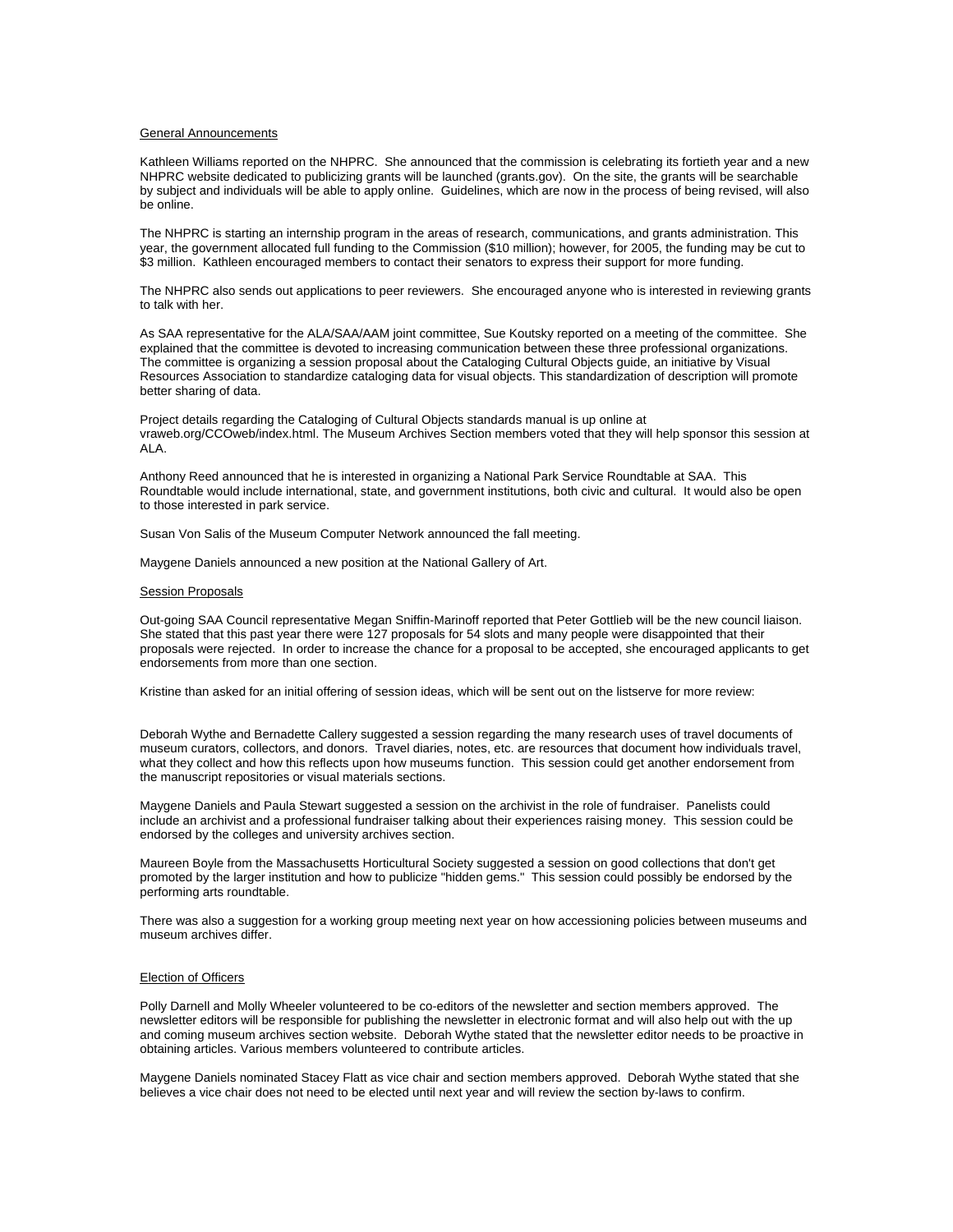## **WEBSITE AND LISTSERV DESCRIPTION**

The new website for the Museum Archives Section can be found at http://www.archivists.org/saagroups/museum. In addition to Museum Archives Listserv (SAAMUS-L)

The Museum Archives Listserv, SAAMUS-L, is hosted by the Smithsonian Institution.

To join the SAA Museum Archives listserv send email to LISTSERV@SI-LISTSERV.SI.EDU with the following commands in the body of the email:

subscribe SAAMUS-L firstname lastname // eoj

To post to the list, send email to SAAMUS-L@SI-LISTSERV.SI.EDU.

If you have any questions about the Museum Archives Listserv, please contact Kristine Kaske at kaskek@nasm.si.edu.

### **NEWS ITEMS**

THE NATIONAL MUSEUM OF THE AMERICAN INDIAN ARCHIVES

The Museum of the American Indian (MAI) was founded by George Gustav Heye in New York in 1916 and opened to the public in 1922. It is unclear exactly when an archive was established, but it wasn't until much later and the first mention of an "archivist"on the staff was in the 1976 Annual Report.

In 1989 under an Act of Congress (National Museum of the American Indian Act) the museum was transferred to the Smithsonian Institution and became the National Museum of the American Indian (NMAI). In 1990, archivists from several Smithsonian museum archives went to New York to survey the collections in the NMAI museum archives and also in the Huntington Free Library. The papers which were in the Huntington Free Library are now at Cornell University. Today, there is a manuscript, photo, and media archive. A very rough estimate of the manuscript archive is approximately 900 cu ft and it consists primarily of organizational holdings, but there are also a few donated collections. The material in the manuscript archive is still for the most part unprocessed, but the new archivist, Kristine McGee, is making rapid headway. The photo archive has roughly 90,000 images dating from ca. 1860 to ca. 1930. The collection includes black and white historic scenes and portraits, and also field photographs of the museum's ethnographic and archaeological expeditions in North America, Mexico, South and Central America. The media archive has generally video and audio collected or produced by museum staff. However, it does have a few donated historic gems such as the Harriman Expedition of 1899 graphophone wax cylinders. The new media archivist is presently inventorying the material.

The archives has been closed to the public so that staff could concentrate on preparations for the opening of the new museum on the Mall but reopened October 1. The archives is located in the Cultural Resources Center, 4220 Silver Hill Road, Suitland, Maryland 20746-2863. Contact person is Kristine McGee at (301) 238-6624 x6340; or email: nmaiarchives@si.edu.

#### LIKE A COWBOY: IMAGERY IN POLITICS, PROSE, AND REALITY

For the political season, the National Cowboy & Western Heritage Museum's Dickinson Research Center announces a new real world and virtual exhibit: Like a Cowboy: Imagery in Politics, Prose, and Reality. This exhibit sets images of authentic cowboys (hired men who tend cattle and perform many of their duties on horseback) alongside text exploring the many ways cowboys have been used and described in metaphor and reality, especially in a political context. The virtual version of the exhibit is available at : http://www.nationalcowboymuseum.org/Research/r\_cowb.html.

#### TRACKING HISTORY THROUGH THE SOUTH

KENNESAW, GA – This time, the Southern Museum of Civil War and Locomotive History will make history, aside from displaying it.

The Southern Museum, in association with the Smithsonian Institution, will host a rare archive exhibit, featuring photos and documents from the Southern Railway Historical Association Collection (SRHA) during the month of October in honor of Georgia Archives Week. "The SRHA's agreement with the Museum to display these archives yields considerable historic significance," said Southern Museum Senior Archivist Sallie Loy.

The exhibit The Southern Railway: Tracks Through History, will give museum visitors incredible insight into the popular railway through photographs and vintage postcards that highlight important elements of the railway. A detailed map will show the complete Southern Railway system displayed alongside timetables, information about the 727<sup>th</sup> Railway Operating Battalion, and a sample of "Ties" magazine, a publication of the Southern Railway.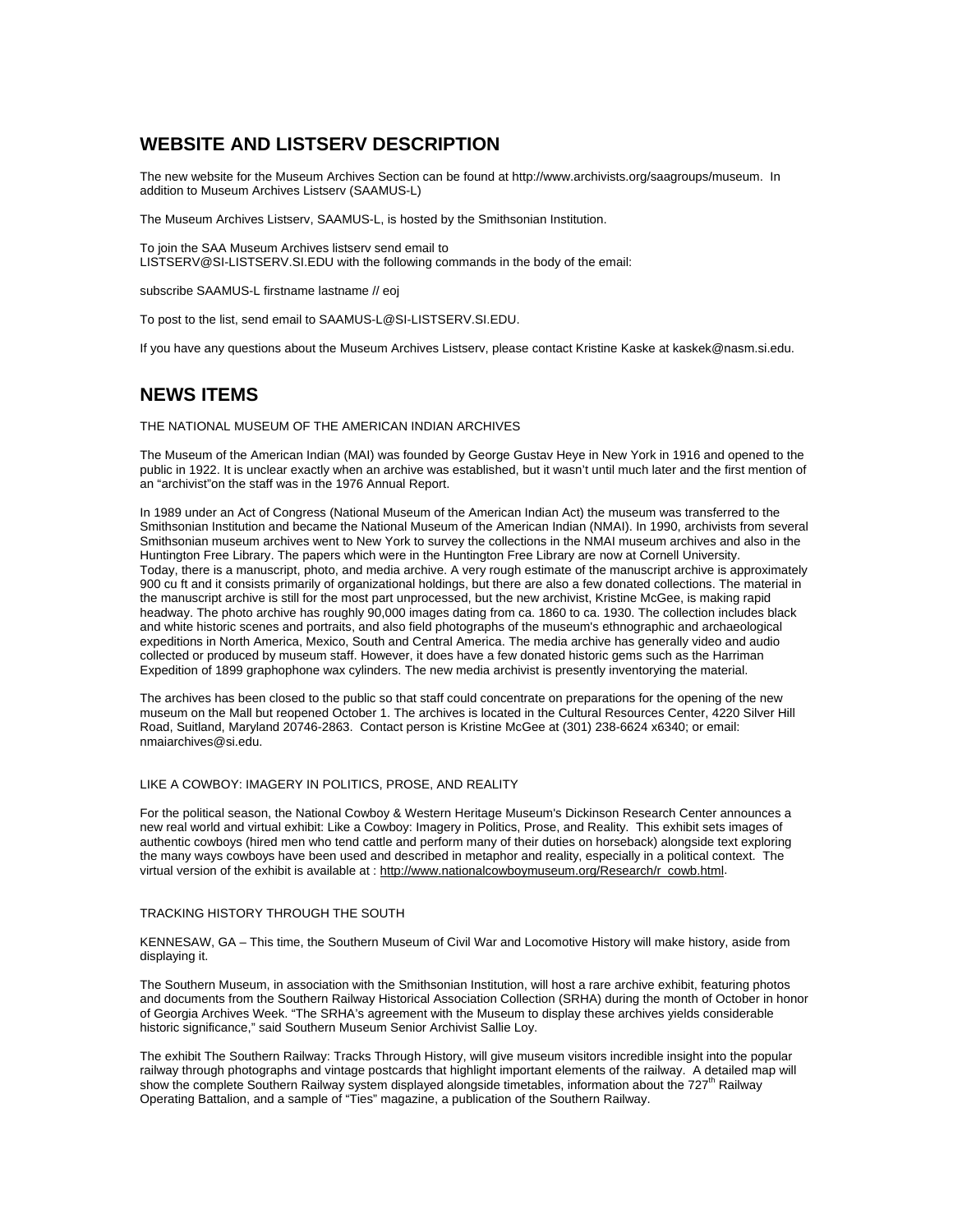"These archives present a fascinating reorganization of nearly 150 lines that were combined to form the Southern The Southern Museum of Civil War and Locomotive History houses three impressive permanent collections and is currently featuring a hands-on exhibition, Railroading in the Southeast.

The Museum is 20 miles north of Atlanta, off I-75 at exit 273, Wade Green Road. For more information, call (770) 427- 2117 x 107.

#### PHILADELPHIA MUSEUM OF ART RECEIVES DONATION OF THE HENRY P. MCILHENNY PAPERS

The Philadelphia Museum of Art is pleased to announce the recent donation of the Henry P. McIlhenny Papers to the Museum Archives. The McIlhenny heirs formally deeded the papers, long on deposit at the Museum, in February 2004. Henry Plumer McIlhenny (1911-1986) was a world-renowned collector and philanthropist who devoted over fifty years of service to the Philadelphia Museum of Art as Curator, Trustee, and Chairman of the Board. McIlhenny had extensive connections with the world of art and high society, which his papers vividly illustrate; they were an invaluable resource during preparation of the Henry P. McIlhenny Collection exhibition and catalogue (PMA, 1987).

Included in the 80 linear feet of material are extensive correspondence files with dealers, museum colleagues, collectors, and other associates.Also included are research files, financial records, photographs, and valuable provenance information for his celebrated art collection, which was bequeathed to the Museum in 1986. Official Museum business is intermingled with social matters in McIlhenny's personal letters, showing how business and pleasure were combined in his gracious approach towards living.

McIlhenny came from a family with impressive civic leadership and devotion to the arts. His father John D. McIlhenny served as President of the PMA (1920-1925) and also donated significant artwork to the Museum. McIlhenny's sister, Bernice (Bonnie) McIlhenny Wintersteen also served as President (1964-1968) and was a Trustee and major donor for several years. A subgroup of the papers concerns the McIlhenny family and provides a valuable context for Henry's influential life.

For more information concerning this new collection, please feel free to contact Susan Anderson, Museum archivist, at (215) 684-7659 or <skanderson@philamuseum.org>.

#### VIRGINIA MUSEUM OF FINE ARTS ARCHIVES

The Virginia Museum of Fine Arts (VMFA) formally established the VMFA Archives in February of this year as part of our long-term plan to transform the Archives from an institutional-only resource to a state-of-the-art facility that will be open to researchers all over the world. VMFA is in the midst of a massive expansion campaign, the plans for which include an entirely new Library, Rare Books Room, and Archives.

The Archives is currently home to 850 cubic feet of largely unprocessed institutional records, including records from over 25 departments within the museum and spanning almost 70 years, from the museum's opening in 1936 to the present. The Archives has also begun to actively collect the papers of Virginia artists, and recently received a large gift from an internationally renowned Virginia photographer, Willie Anne Wright. The VMFA Archives welcomes the consideration of donations of historical materials relating to its own history or to the history of the arts or artists in Virginia.

#### JOSEF AND ANNI ALBERS: DESIGNS FOR LIVING

Exhibition: Cooper-Hewitt National Design Museum 2 E 91st Street, New York City http://ndm.si.edu October 1, 2004 - February 27, 2005

Josef and Anni Albers: Designs for Living will present to the public, for the first time, some extremely surprising and unknown aspects of the art of both Josef and Anni Albers. From the time that they first met in 1922, Josef and Anni were obsessed with designs for everyday living. They were meticulous in the arrangement of furniture in their Bauhaus Master's House, designed by Walter Gropius, in which they lived as neighbors of the Klees and the Kandinskys. They designed innovative objects for their daily living and for the domestic use of others. And they made groundbreaking furniture and textiles, some of which were one-of-a-kind, with other pieces intended for industrial production. This exhibition will reveal, as it has never before been known, the full extent of their mutual aesthetic commitment as well as their radical innovations and their perpetual creativity.

Besides works drawn from the collection of The Josef and Anni Albers Foundation, the exhibition will feature seldom seen works from major museum collections in the USA and Europe, including the Museum of Modern Art, New York; Harvard University Art Museums; the Bauhaus Archive in Berlin; and the Bauhaus Dessau.

#### **NEW WEBSITE DESCRIPTIONS**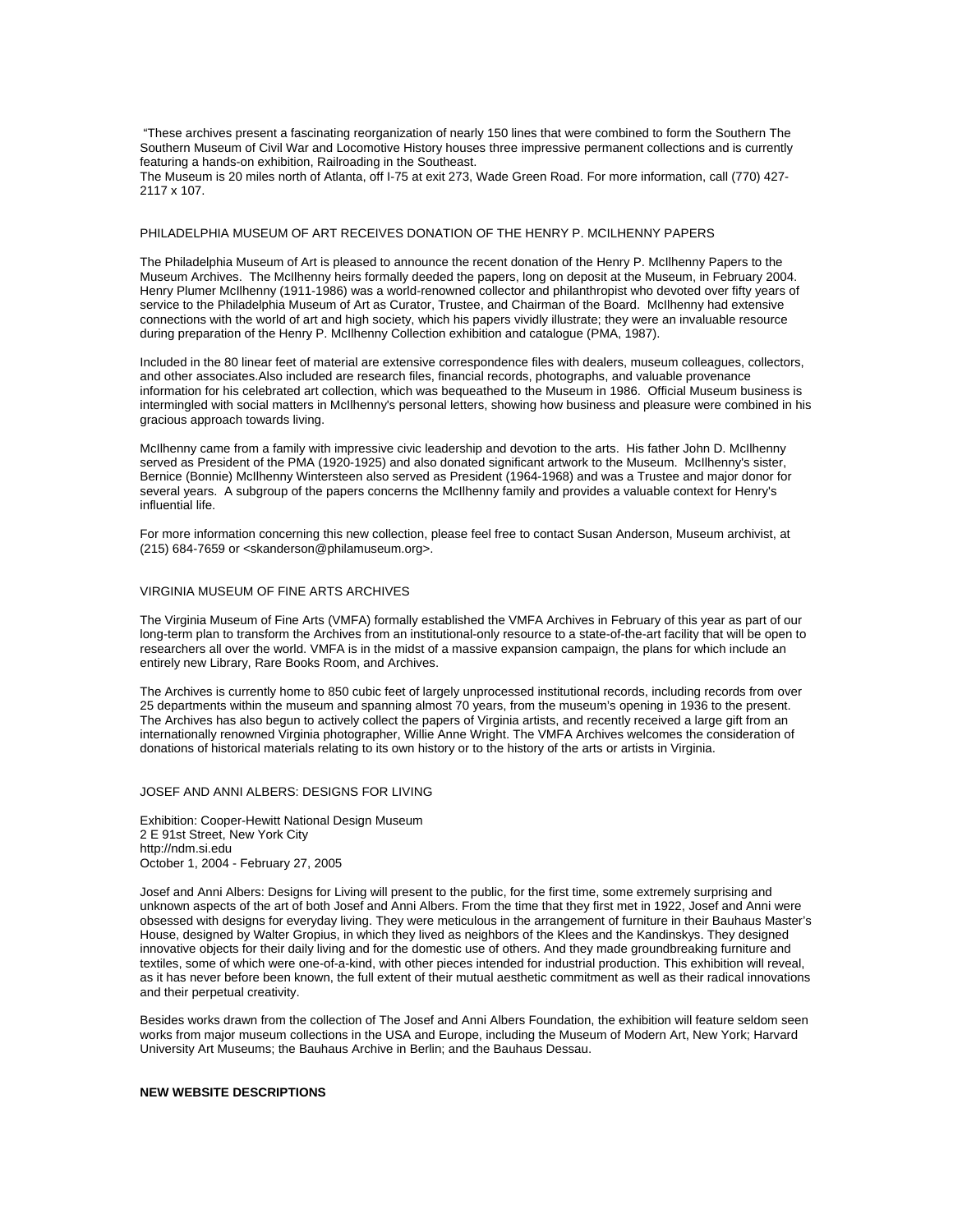The Pocumtuck Valley Memorial Association/Memorial Hall Museum Announces Its *Raid on Deerfield: The Many Stories of 1704* Website www.1704.deerfield.history.museum

Funded by both NEH and IMLS, this website both commemorates *and* reinterprets the 1704 raid on Deerfield from the perspectives of the five different groups who were present at the event: Kanienkehaka (Mohawk), Wôbanakiak (Abenaki), Wendats (Huron), the French, and the English. For three centuries, this assault in contested lands has been interpreted from the dominant European viewpoint: as an unprovoked, brutal attack on an innocent village of English settlers. However, the same event can be seen from another perspective: as a justified military action taken by Native Americans and the French against a highly-fortified English settlement in lands belonging to the natives. Our challenge was to tell this story in a fair and unbiased way to a general audience through the use of e-learning.

The website brings together over 20 historical scenes; over 20 narratives of people's lives; 165 biographies; over 100 artifacts and historic documents from PVMA and more than 30 institutions in the U.S., Canada, France, England, and Italy; 13 interactive maps; over 300 glossary definitions; over 200 bibliography and Webography citations; voices and songs; over a dozen essays; more than 100 illustrations/paintings, many commissioned expressly for this project; and an interactive timeline covering 120 years of Deerfield, North American, and world history.

A pyramidal content structure permits storytelling in small, understandable, compelling segments, supported by fuller context—thereby capturing the learner's attention and providing a rich context to satisfy the casual observer, as well as the motivated student. Learners can dig deep and focus on a particular topic, or remain on the surface for a broader view. Special features provide for learner control: interactive maps allow learners to zoom in and out, and pan left, right, up and down; interactive artifacts permit learners to turn the artifact around, seeing more of its detail; a "magic lens" feature allows learners to move a virtual lens over a historic manuscript to reveal a transcription; and a zoom feature permits closer viewing of artifact detail.

For more information, contact Lynne Spichiger, Ed.D., Director of Online Exhibits, Pocumtuck Valley Memorial Association, 10 Memorial St., Deerfield, MA, 01342. lspichiger@deerfield.history.museum, 413-774-7155.

The Pocumtuck Valley Memorial Association/Memorial Hall Museum Announces Its *American Centuries: Views From New England* Website

### http://www.americancenturies.mass.edu

Unique in many design features that facilitate successful use by educators and students, this website includes a large library of primary resources, curricula, and interactive student activities—most of them presented in age-appropriate, userfriendly formats. The website is divided into seven sections.

The Digital Collection includes approximately 1,800 objects and transcribed document pages from Memorial Hall Museum and Library. An image of each of these items appears on an Item Page accompanied by interpretive text available on ageappropriate levels. With the click of the "Add to My Collection" button available on each Item Page, a user can compile a virtual collection drawn from the museum's Digital Collection, print it out, and place it on any of several themed chronologies to create a customized Chronology.

An interactive exhibit focuses on three past "Turns of the Centuries"—1700, 1800 and 1900, each a major benchmark in American history: the Colonial period; the Federal period; and the Progressive and Colonial Revival period. In the exhibit, five themes are explored across these time periods: Native Americans, African Americans, Newcomers (settlers, and immigrants), the Land, and Family Life. Interactive slide-shows and roll-over activities enliven each exhibit item.

In the Classroom includes an array of classroom lessons on the elementary, middle, and secondary levels, developed with primary resources and written and tested by classroom teachers under the direction of curriculum specialists. The site includes a menu of Interactive Activities that explore the past while encouraging development of skills using primary resources. Activities include "Dress Up," "Now Read This," and "Scavenger Hunt."

The image of a collected item or items from the Digital Collection can be placed on a Customized Chronology that gives it historical context. There are several Chronologies from which the user may select including ones based on New England History, US History, World History and Art among others. The site also includes a mini-encyclopedia of personalities, events and places that are useful to know when exploring the history of New England.

The website was developed in part with funding from Five College Multimedia Access Project, Institute of Museum and Library Services, Massachusetts Cultural Council, Massachusetts Department of Education, Massachusetts Foundation for the Humanities, University of Massachusetts at Amherst, US Department of Education, and Verizon. For more information, contact Lynne Spichiger, Ed.D., Director of Online Exhibits, Pocumtuck Valley Memorial Association, 10 Memorial St., Deerfield, MA, 01342. Ispichiger@deerfield.history.museum, 413-774-7155.

## **ARTICLES**

**Archival Collections of the Dickinson Research Center**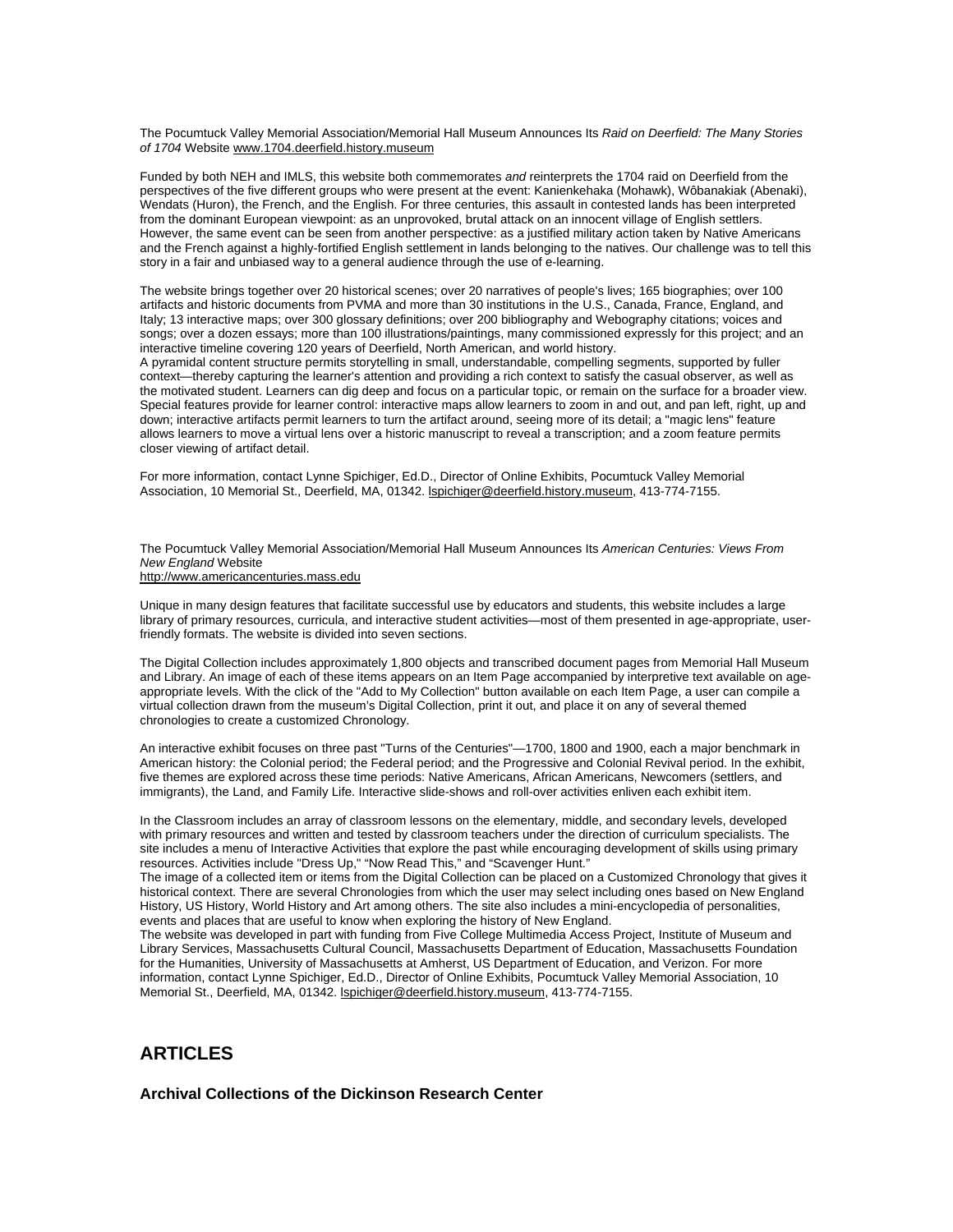### **National Cowboy & Western Heritage Museum Oklahoma City, Oklahoma**

Jonathan Nelson Archivist/Librarian Dickinson Research Center National Cowboy & Western Heritage Museum jnelson@nationalcowboymuseum.org

The Dickinson Research Center at the National Cowboy & Western Heritage Museum is relatively young, dating from 1997, but its collections include material that has been donated since the founding of the museum in 1955. The mission of the research center is to support the research, educational, curatorial, and exhibition activities of the museum. We assist curators and other internal researchers, as well as the interested public, through personal visit, telephone, and email. The research center primarily collects in five topical areas: entertainment (Western popular culture), Western art, Western history with an emphasis on ranching, Native American art and culture, and rodeo.

Archival collections include nearly 400 cubic feet of personal papers and non-institutional records collections, over 300 cubic feet of institutional records, and more than 162,000 still images. In addition to archival holdings, the research center collection includes more than 24,000 books, 3,000 moving image items, and 1,700 sound recordings. Research center holdings are listed in an OPAC accessed through the museum's website and the Research Libraries Group Union Catalog.

Collections in the entertainment area include the papers of Academy Award-winning character actor Walter Brennan, two collections related to the western television series Gunsmoke, and the John Zeransky Western Film Ephemera Collection with over 4,000 arcade cards, lobby cards, prints, and advertising cards related to silent and western movie actors and actresses. Materials related to Western art include the papers of Joe De Yong, a friend and associate of artist Charles M. Russell, the papers of artist and illustrator Tom Lovell, and the studio papers of James Earle Fraser, the creator of The End of the Trail sculpture, one of the museum's signature pieces.

Western history collections include the records of the Blucher Custom Boot Company, the Ron Bledsoe Trade Catalog and Ephemera Collection of saddle and tack catalogs dating back to the 19<sup>th</sup> century, and the Robert E. Cunningham Oklahoma History Collection, which features more than 6,500 original and copy images documenting early Oklahoma history. One of the most important items in the collection is the Jack Bailey journal. This is the earliest known day-by-day account by a participant in a cattle drive from Texas to Kansas during the period just after the Civil War. It includes Bailey's record of his journey back to Texas through eastern Kansas, far southwestern Missouri, northwest Arkansas, eastern Indian Territory, and across the Red River to his home in Parker County, Texas. The University of Oklahoma Press will publish an annotated version of the journal in 2005.

Native American collections include the Arthur & Shifra Silberman Native American Art Collection, which uniquely documents 20<sup>th</sup> century Native American art and artists through manuscripts, photographs, research files, interview sound recordings, and other materials. Additionally, the research center owns several important photographic collections showing reservation era American Indians taken by photographers William E. Irwin, George A. Addison, and others.

Rodeo collections are among the most important held by the research center. Rodeo photographic collections include almost 135,000 images across four major collections dating from the 1910s through the 1980s. No other repository in the world holds more rodeo images. Photographers represented in the collections include Ralph R. Doubleday and DeVere Helfrich, two of the premier rodeo photographers of the  $20<sup>th</sup>$  century. Also included are several other collections documenting aspects of professional rodeo including the Mrs. Grant E. Ashby Rodeo Collection, which includes correspondence with early rodeo cowgirl Vera McGinnis, and the Collection of Rodeo Programs and Ephemera, which includes more than 1,000 souvenir programs, daily programs, brochures, prize lists, rules, and other ephemera from a wide variety of rodeos throughout the United States and several foreign countries dating back to 1905.

HTML versions of more than 30 archival finding aids are available on the museum website. EAD finding aids are a possibility in the future, but for now we find that keyword searching of our HTML finding aids through Google and other search engines is quite effective in bringing our collections to the attention of interested researchers. Many HTML finding aids also include value added content such as images from the collection. Additionally, several virtual exhibits with photographs from research center collections have been created for the museum website.

Research center staff is involved in two on-going oral history projects related to major collecting areas. The A. Keith Brodkin Contemporary Western Artists Project has facilitated the recording of more than 30 audio and video oral history interviews with contemporary western artists and has led to the donation of the personal papers of several interviewed artists. The Rodeo Historical Society Oral History Project volunteers have conducted more than 50 audio and video interviews with early rodeo performers in our on-going effort to document the sport of rodeo.

The Dickinson Research Center continues to solicit and process new archival collections and is currently implementing a record survey as a first step towards creating an orderly and timely way to deal with active, inactive, and archival museum records.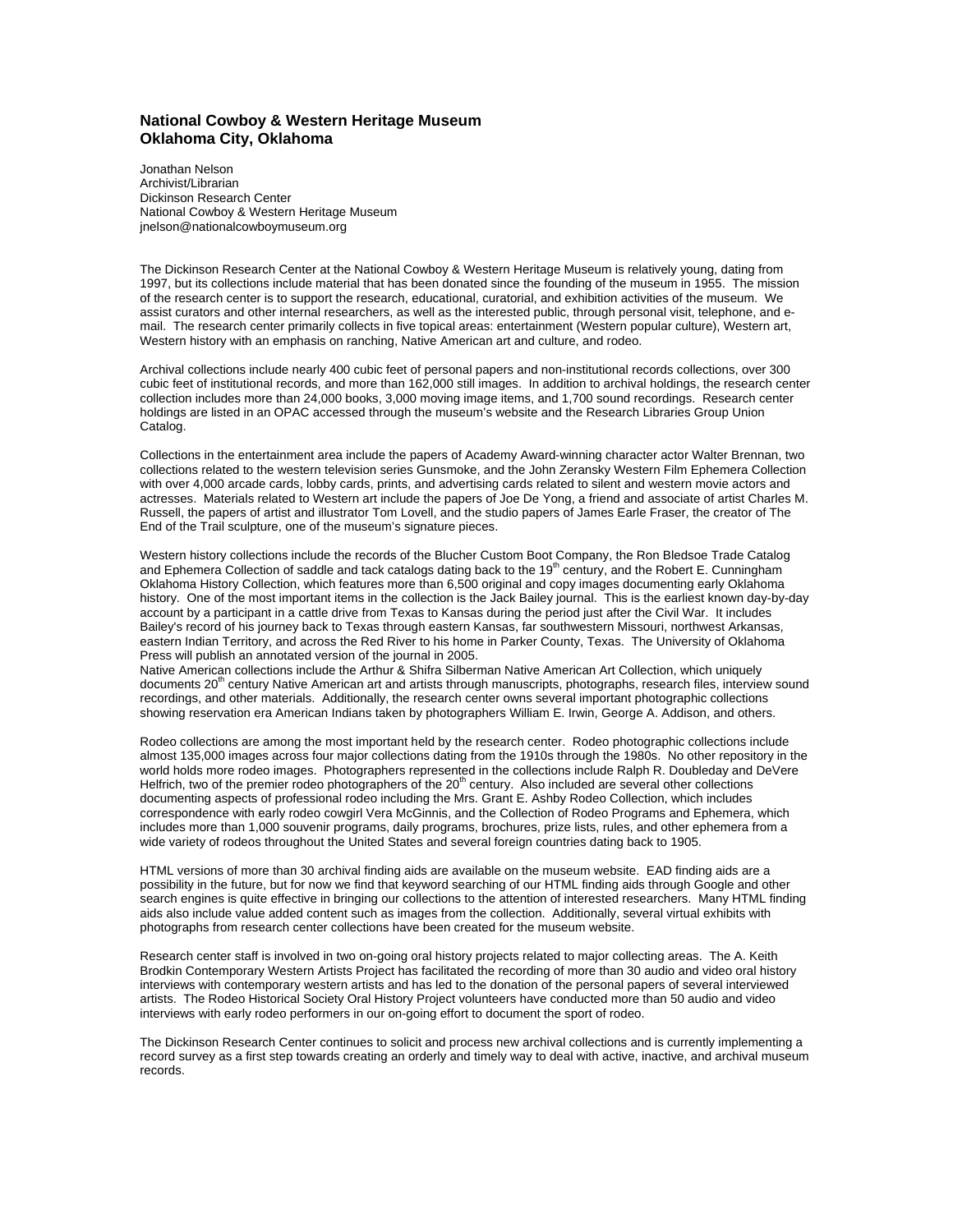### **Arrangement and Description of Architectural Collections –in Paper!**

Inés Zalduendo Project Archivist Harvard Design School izal@gsd.harvard.edu

Architectural practices (and those of its allied design professions, namely landscape architecture and urban design) are increasingly interdisciplinary in nature due to the complexity of building programs and ever increasing size of projects. Records are duplicated among designers, structural and mechanical engineers, building contractors and subcontractors. This translates into an overwhelming number of records. Changing practices are accompanied by changing technologies in the generation of drawings that allow firms from across the globe to work together on a project around the clock. There is the need of more sophistication in the knowledge of how digitally-based architectural drawings are generated and preserved, added to the fact that architectural archivists must still face the overwhelming volume of paper records that are produced and maintained on paper as record copies. While keeping abreast of what is going on in the technological arena, we also need to outline strategies for the arrangement and description of records that will help us deal with the sheer volume of records that lies ahead. Arrangement and description has and will continue to be at the core of archival practice, it provides physical and intellectual control of a collection and access to the records. How can architectural collections be arranged, and what needs to be described or what is the relevant information to be recorded for future access and retrieval?

Historically, the description of architectural collections has been most successfully accomplished in one of two strategies: either an "illustrated catalog" or a "descriptive inventory." Illustrated catalogs generally consist of several printed volumes with surrogate images of architectural drawings. Printed images of the drawings are accompanied by an item number, name of project, geographic location, client, date, medium, support, scale, and item dimensions. One could imagine this translated into the electronic world as an online collection of digital images to browse through the collection. However, the scanning of architectural drawings - that come in diverse mediums and often huge sizes - does not seem feasible in the near future for most architectural collections. The alternative approach for description of architectural collections has been the descriptive inventory, where the description is text-based rather than image-based. The usual information of the item and topic are included (name of project, geographic location, date), together with a descriptive narrative of the intellectual content of the item described. The greatest advantage of this format, is that access can be greatly supported when there are provisions for the compilation of diverse indices (personal or corporate names, geographic location of projects, topical, titles of publications, conferences). When done online, data is entered in pre-determined fields during processing into a database that can be supported by an export and report function, that can also be mapped for EAD mark-up.

When dealing not with individual items, but with collections that are significant in volume, guidelines on arrangement are very much needed. An excellent source for this is the publication by the International Council on Archives' Architectural Records Section: *A Guide to the Archival Care of Architectural Records, 19th and 20th Centuries*. The notion that architectural collections are not only comprised of architectural drawings, but also of photographs, slides, meeting notes, clippings, miscellaneous legal and technical documents such as contracts and building specifications, and threedimensional models that document the professional work of an individual or firm is often a daunting task for its arrangement. Provenance and original order that ensure context and the maintenance of internal relationships among records should be respected; and a hierarchical arrangement for different levels of description should be devised. The most used being fonds, series, subseries, folders or box, and item when pertinent. In architectural collections it has often been the practice to arrange collections by genre as well -it is impractical to maintain the drawings of a building together with its slides. The arrangement in series by genre or format proves to be the more efficient in terms of storage and preservation, the original order being maintained through carefully annotated cross references between records. A series arrangement of an architectural collection could, for example, consist of: project files (with subseries for architectural drawings and written material); photographs; slides; clippings and press references; lectures and exhibitions; printed works.

To reach agreement as to description of records is more difficult given the diversity of repositories and their individual collecting missions and ultimate use of their records. The previous discussion on illustrative catalogs and descriptive inventories is further proof of the diversity of archival practices in processing architectural collections. Given the vast quantities of records -where individual description will be increasingly rare or retained only for key items within a collection, and providing surrogate images will prove to be impractical- a narrative descriptive summary is the most practical approach. The question then is how to better describe architectural records, and how to do so for 'groups' of records rather than individual items. As in other archival collections, and following *ISAD (G): General International Standard Archival Description,* a multilevel description allows the description from the general to the particular. Because collections have different levels of description, corresponding to the position of the unit of description in the hierarchical organization product of archival arrangement, it seems necessary to define what are the most common units or levels of description specifically for architectural collections. These are the fonds or collection itself, the series (with sub-series most probably in a project files series), and the folder or box level (sometimes, but rarely in comprehensive collections, containing a single item).

*ISAD (G)* identifies seven areas of description, all of which have been included in the Society of American Archivists' DACS -*Describing Archives: a Content Standard*. In architectural collections, some areas of description, are necessary in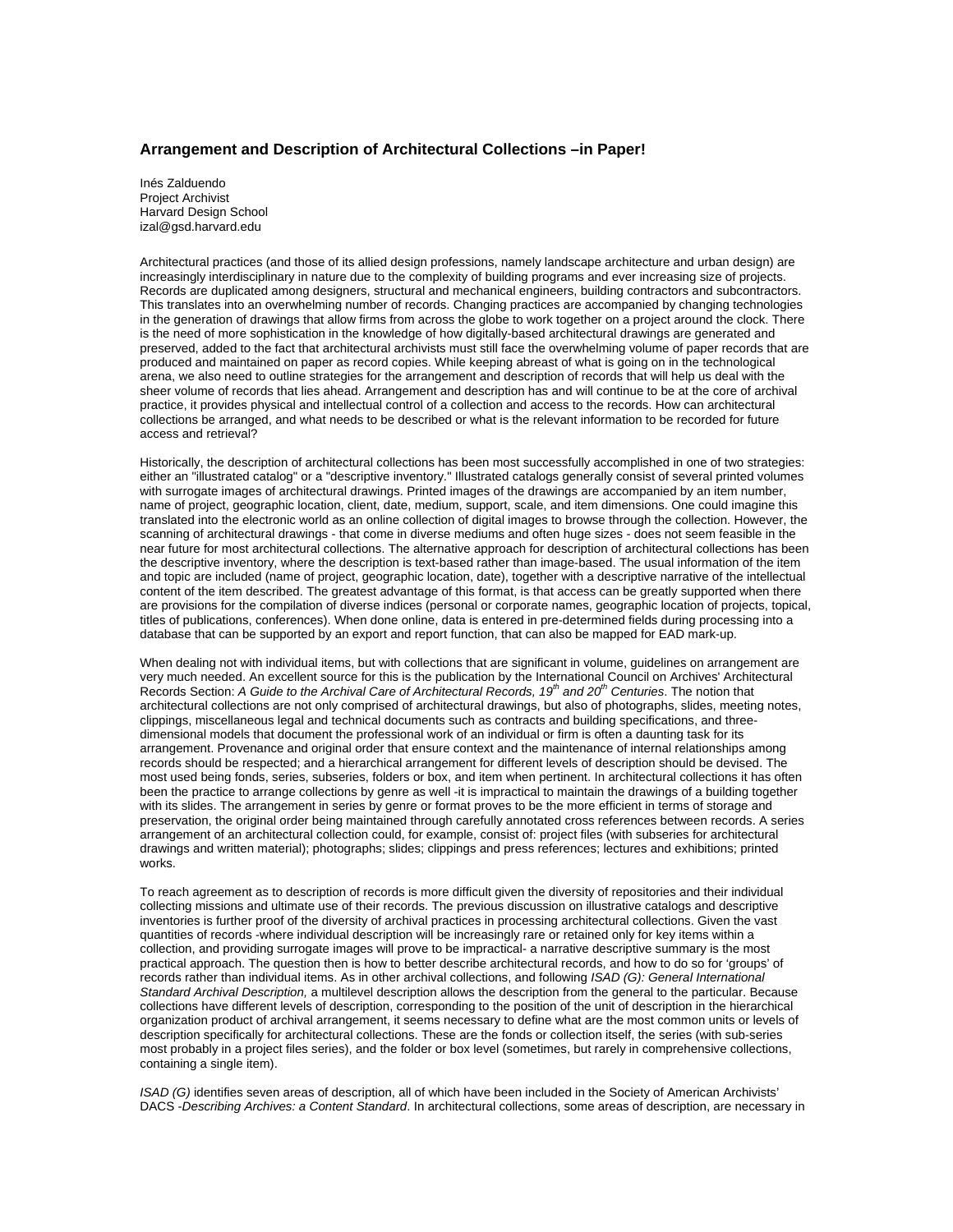all levels of description, such as the identity statement area that is used to identify uniquely the unit of description. The collection level description includes most of the elements, while the folder level "looses" certain information that has been described in its immediately pre-existing hierarchical level (provenance for example) and "acquires" more specific information as to the object itself. It is at the folder level that the Getty's *Guide to the Description of Architectural Drawings*  is extremely useful when defining what and why certain information should be recorded. It addresses the difference between "intrinsic" and "extrinsic" qualities of records to be described. The intrinsic qualities are defined as those that make up the physical makeup of the item (in drawings: technique, medium, scale –used by architects to deal with different types of problems-, inscriptions); while the extrinsic qualities are the needed names (author, corporate body or client), subject, building name, and geographic location. Sample records for different levels of description from the *Hugh Stubbins Early Years Collection*, held at the Harvard Design School follow:

#### **SERIES LEVEL DESCRIPTION**:

Series A000 : Architectural and Construction Drawings

Dates: 1930-1970 (inclusive); 1938-1955 (bulk) Size: ca. 27 linear ft. Quantity: 35 rolls Medium/Support: ink, pencil, xerographic reproductions / trace, paper Genre/Format: Architectural drawings, Construction drawings

Note: Comprised of hundreds of architectural and construction drawings related mainly to single family houses and housing projects by Hugh Stubbins.

Note: Numbering starts at A101, with projects ordered chronologically. Job numbers are included in folder/roll level notes and are searchable as such.

Location of Associated Material: For presentation drawings see Series C (Presentation Drawings and Mounted Photographs Panels)

(Index entries for this record, each under corresponding field tag: 100 Stubbins, Hugh, 1912-; 110 Hugh Stubbins Associates; 654 Single family houses; 654 Housing developments; 655 Architectural drawings; 655 Construction drawings).

#### **FOLDER / ROLL LEVEL DESCRIPTION**:

Roll A129 : Architectural and Construction Drawings – Smith House Dates: 1947-1948 Size: Aprox. 25" x 37" Quantity: 20 items in set + 12 loose items Medium/Support: ink, pencil / trace, paper Genre/Format: Preliminary drawings, Construction drawings, Plumbing drawings, Heating drawings, Specifications.

 Note: Job # 4707. House for Edward H. Smith in Essex, Connecticut. Note: Roll contains Construction documents set, and several preliminary drawings. Content Note: Construction documents set: 1. Foundation and Basement Plan -- 2. Main Floor Plan -- 3. Floor Construction -- 4. Elevations -- 5. Elevations -- 6. Framing Elevations -- 7. Roof Framing -- 8. Structure Details -- 9. Sections and Interior Elevations -- 10. & 11. Exterior Details -- 12. Fireplace Details -- 13. Kitchen and Closet Details -- 14. Closet Details -- 15. Cabinet Details -- 16. Bathroom Details -- S. Specifications -- P1. & P2. Plumbing Plans -- H1. & H2. Heating Plans. Scale: 1/4"=1'-0"; 3/4"=1'-0"; 3"=1'-0"; 1/2 F.S.

(Index entries for this record: 110 Hugh Stubbins Associates; 100 Smith, Edward H. (client); 610 Smith House; 651 Connecticut: Essex: Smith House; 654 Single family houses; 654 Floor plans; 654 Elevations; 654 Sections; 654 Detail drawings; 655 Preliminary drawings; 655 Construction drawings; 655 Plumbing drawings; 655 Heating drawings; 655 Specifications).

**ITEM LEVEL DESCRIPTION** (belonging in this case to a record from a different series than the previous examples):

Item C129.01 : Presentation Drawings and Mounted Photographs Panels – Smith House

 Dates: 1948 Size: 19" x 46" Quantity: 1 item Medium/Support: pencil / mounted paper Genre/Format: Presentation drawings

Note: Exterior perspective drawing of Smith House (original drawing in Hugh Stubbins' hand, unsigned, inscription reads 'Smith House').

Publication Note: Published in *Hugh Stubbins Architects: The Design Experience*, John Wiley & Sons, 1976; and in Ludman, Dianne M., *Hugh Stubbins and his Associates: The First Fifty Years, 1986.*